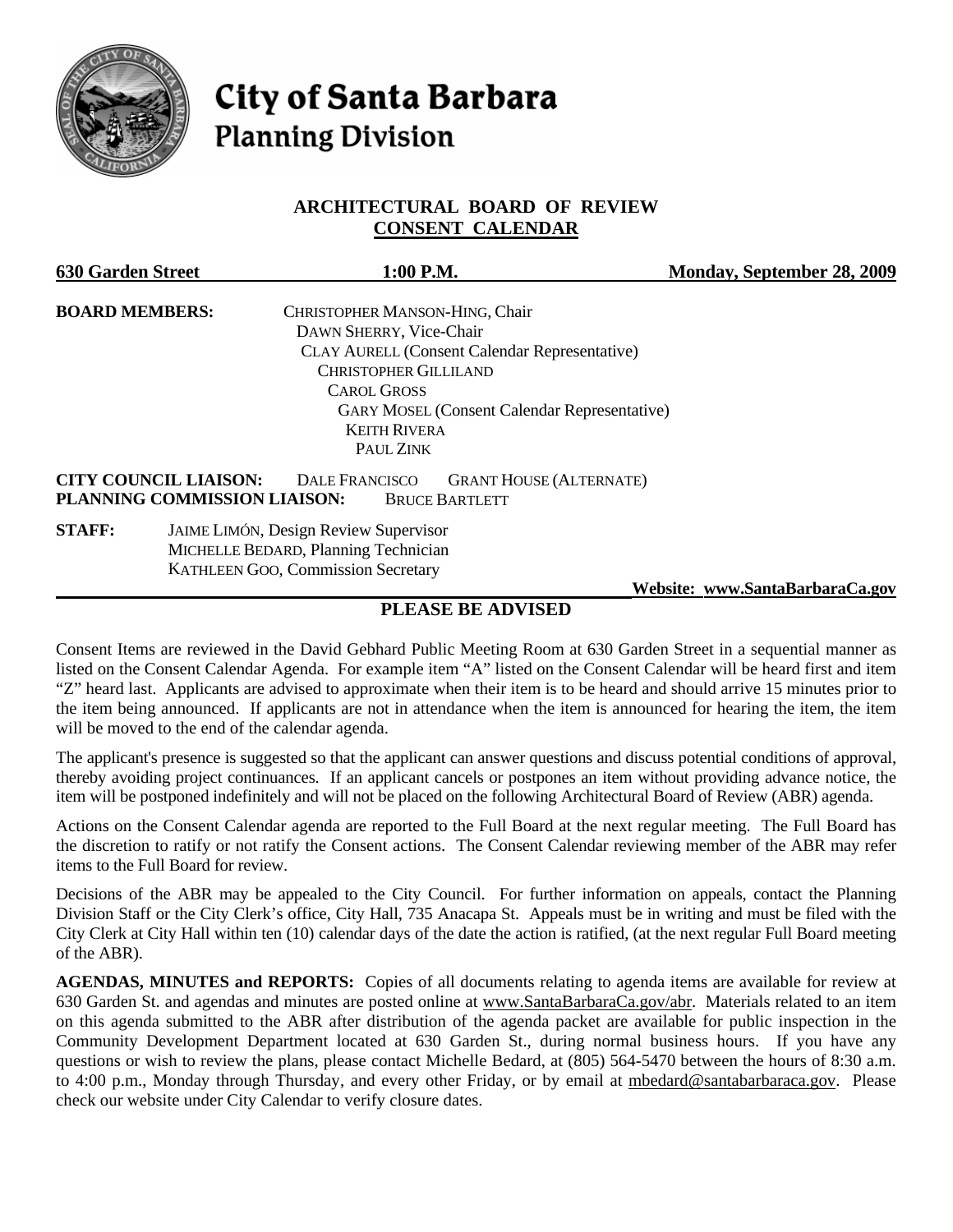**AMERICANS WITH DISABILITIES ACT:** In compliance with the Americans with Disabilities Act, if you need special assistance to gain access to, comment at, or participate in this meeting, please contact the Planning Division at 805-564-5470. If possible, notification at least 48 hours prior to the meeting will enable the City to make reasonable arrangements in most cases.

**POSTING:** That on Thursday, September 24, 2009 at 4:00 p.m., this Agenda was duly posted on the indoor and outdoor bulletin boards at the Community Development Department, 630 Garden Street, and online at www.SantaBarbaraCa.gov/abr.

**PUBLIC COMMENT:** Any member of the public may address the Architectural Board of Review Consent Representative for up to two minutes on any subject within their jurisdiction that is not scheduled for a public discussion before the Board on that day.

# **REVIEW AFTER FINAL**

# **A. 3427 SEA LEDGE LN A-1/SD-3 Zone**

| <b>Assessor's Parcel Number:</b> | 047-082-009                         |
|----------------------------------|-------------------------------------|
| <b>Application Number:</b>       | MST2006-00092                       |
| Owner:                           | Leon and Joyce Lunt                 |
| Architect:                       | Roteman, Eberhard & Associates      |
| Applicant:                       | <b>Bob Price Roteman Architects</b> |
|                                  |                                     |

(This is a revised project description. The proposal consists of the demolition of the existing 460 square foot attached two-car garage and 1,218 square feet of the existing residence in preparation for a remodel and two-story addition including 1,551 square feet for the first floor, 1,016 square for the second floor, a new 612 square foot basement and a new 540 square foot attached two-car garage for a net increase of 2,041 square feet all on a 32,189 square foot A-1/SD-3 zoned lot in the Hillside Design District and the Appealable Jurisdiction of the Coastal Zone. The project site is currently developed with a 2,954 square foot one-story single-family residence with an attached 460 square foot two-car garage. The proposal also includes resurfacing the existing 565 square foot deck and replacement of the guardrail, replacement of a retaining wall and the replacement of the existing septic system and drywells. When the project is complete, the development on the site will consist of a 5,455 square foot two-story residence which includes the 612 square foot basement and a 540 square foot attached two-car garage. Project Received Planning Commission Approval on 9/6/07 (Resolution No. 034-07).)

# **(Review After Final for revised roof material, revised deck material, and a portion of the existing retaining wall is proposed to remain.)**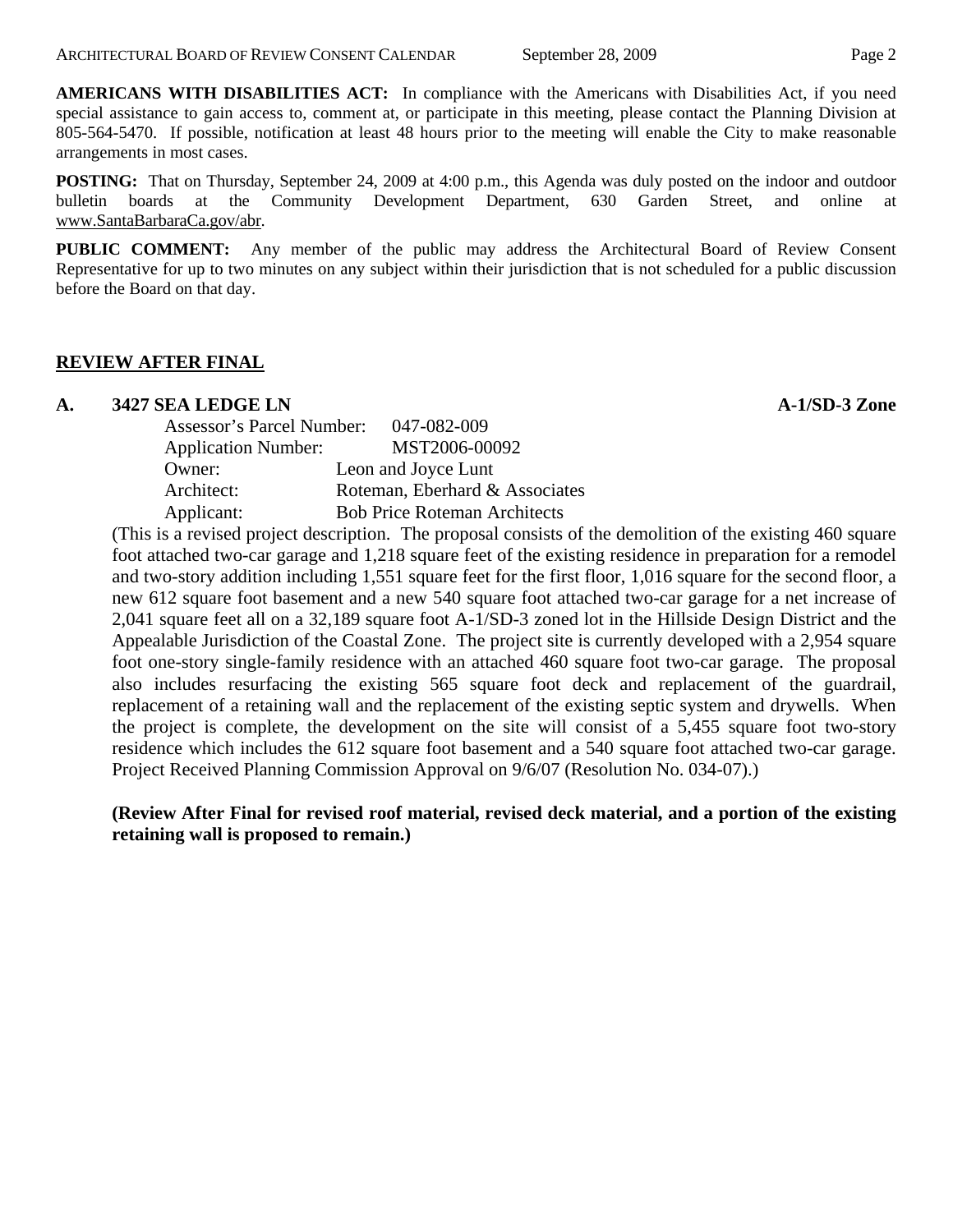# **REVIEW AFTER FINAL**

#### **B.** 630 BATH ST R-4 Zone

| Assessor's Parcel Number: 037-121-020 |                                         |
|---------------------------------------|-----------------------------------------|
| <b>Application Number:</b>            | MST2008-00120                           |
| Owner:                                | Housing Authority/City of Santa Barbara |
| Architect:                            | <b>Thomas Moore</b>                     |
| Landscape Architect: David Black      |                                         |

(This is a revised project for a Review After Final for proposed alterations to include 595 cubic yards of grading (imported fill) to comply with the base flood elevation requirements, the addition of new retaining walls along Ortega Street, new stairs and ramps, and the relocation of the trash enclosure and accessible parking spaces. The original proposal, which received final approval by ABR on 5/4/09, includes the construction of two one-bedroom apartments totaling 1,477 square feet in a one-story duplex configuration on an existing 13,200 square foot lot. The lot is currently developed with four three-bedroom apartments designed in two, two-story duplexes which total 4,740 square feet. The proposal will result in a total of 6 residential apartments to total 6,217 square feet and include 6 existing uncovered parking spaces. No alterations are proposed for the existing units. This is a Housing Authority project and all units will be maintained as apartments in the affordable apartments housing stock.)

**(Review After Final to raise the building base flood elevation, the addition of new retaining walls, stairs, and ramps, and relocate the trash and accessible parking spaces.)** 

### **REVIEW AFTER FINAL**

#### **C. 526 W ANAPAMU ST R-3 Zone**

| Assessor's Parcel Number:  | 039-152-008   |
|----------------------------|---------------|
| <b>Application Number:</b> | MST2005-00311 |
| Owner:                     | Mark Jacobsen |
| Architect:                 | Mark Wienke   |

(Proposal to construct five attached two-story condominium units. The proposed units include two 832 square foot two-bedroom units and three 518 square foot one-bedroom units, each with an attached two-car garage. A modification is required to allow all five garages to encroach into the interior yard setback. Planning Commission approval is required for a Tentative Map for a one-lot subdivision. The project includes demolition of two single-family residences, a detached garage, a shed, and proposes 20 cubic yards of grading outside the main building footprint on the 10,199 square foot lot.)

#### **(Review After Final for the addition of two check valves.)**